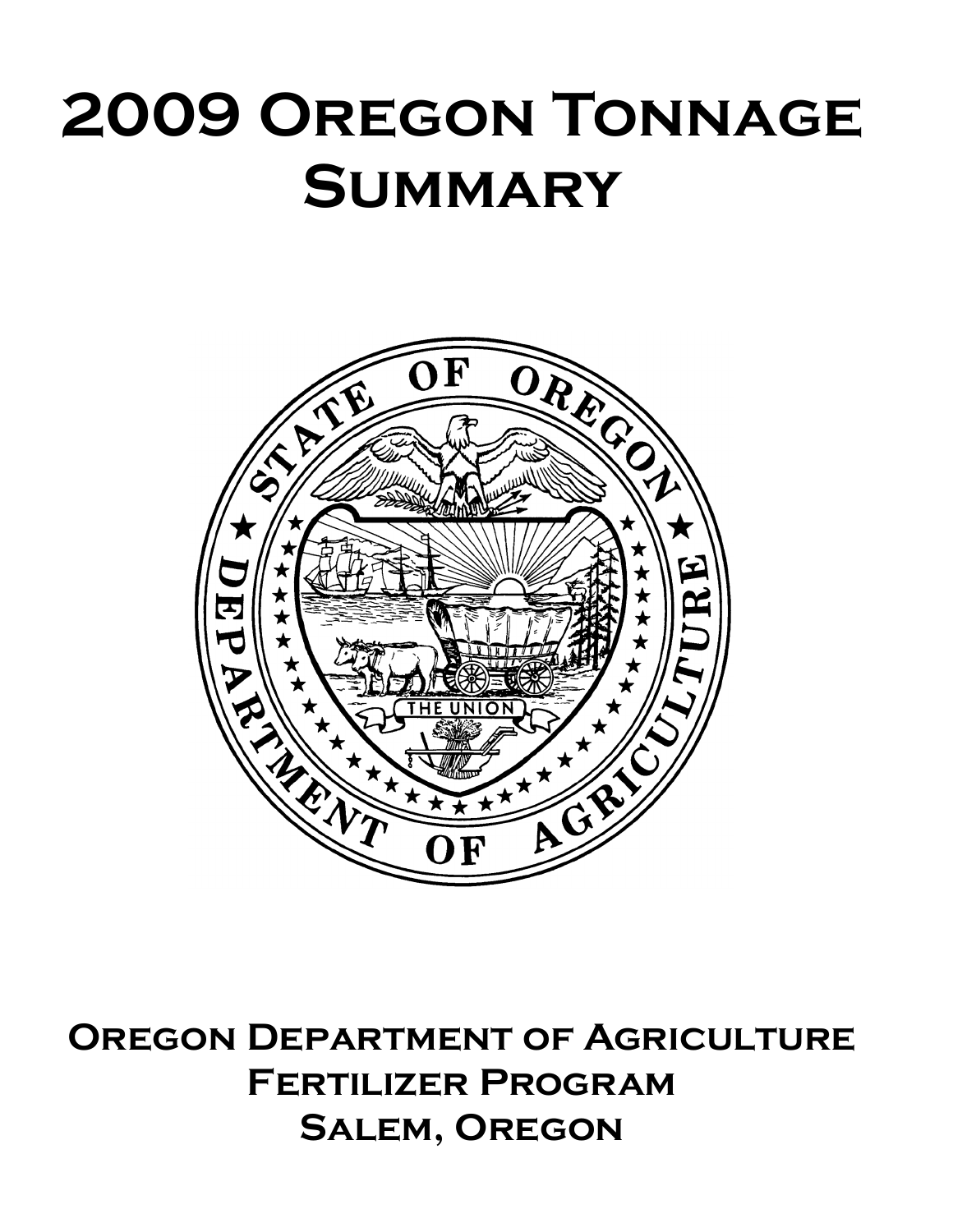## **Fertilizer, Agricultural Mineral, Agricultural Amendment, and Lime Material Tonnage Sold or Distributed into Oregon January 1, 2007 - December 31, 2006 January 1, 2008 - December 31, 2007 January 1, 2009 - December 31, 2008 January 1, 2010 - December 31, 2009**

| <b>Material</b>                          | Grade | <b>2006 Tons</b> | <b>2007 Tons</b> | <b>2008 Tons</b> | <b>2009 Tons</b> |
|------------------------------------------|-------|------------------|------------------|------------------|------------------|
| <b>Liming Materials</b>                  |       |                  |                  |                  |                  |
| Calcium Hydroxide (Hydrate)              |       | 182              | 1,031            | 550              | 919              |
| <b>Standard Dolomite</b>                 |       | 51,908           | 42,739           | 35,695           | 28,029           |
| <b>Standard Calcite</b>                  |       | 150,855          | 155,890          | 148,717          | 120,821          |
| <b>By-product Lime</b>                   |       | 285,705          | 280,645          | 208,570          | 185,675          |
| Liming Materials - Other Analysis        |       | 131              | 0                | 2                | 0                |
| <b>Total Liming Materials</b>            |       | 488,781          | 480,305          | 393,534          | 335,444          |
| <b>Agricultural Amendments</b>           |       |                  |                  |                  |                  |
| Zeolite                                  |       | 956              | 1,100            | 781              | 682              |
| Surfactants                              |       | 37               | 25               | 46               | 76               |
| <b>Biological Inoculum</b>               |       | 236              | 318              | 224              | 165              |
| Polyacrylamide                           |       | 33               | 65               | 200              | 337              |
| <b>Humic Acid</b>                        |       | 385              | 1,105            | 825              | 843              |
| <b>Calcined Clay</b>                     |       | 1,004            | 886              | 1,482            | 784              |
| <b>Other Agricultural Amendments</b>     |       | 481              | 996              | 157              | 1,039            |
| <b>Total Agricultural Amendments</b>     |       | 3,132            | 4,495            | 3,715            | 3,926            |
|                                          |       |                  |                  |                  |                  |
| <b>Organic / Natural Materials</b>       |       |                  |                  |                  |                  |
| <b>Bone Meal</b>                         |       | 761              | 622              | 303              | 107              |
| <b>Blood Meal</b>                        |       | 349              | 293              | 136              | 72               |
| Compost                                  |       | 12,054           | 12,402           | 13,215           | 13,621           |
| <b>Cotton Seed Meal</b>                  |       | 158              | 440              | 106              | 65               |
| <b>Feather Meal</b>                      |       | 324              | 614              | 416              | 277              |
| Fish Scrap                               |       | 1,081            | 921              | 663              | 1,286            |
| Kelp                                     |       | 278              | 421              | 302              | 357              |
| Greensand                                |       | 262              | 235              | 42               | 27               |
| Guano                                    |       | 93               | 176              | 153              | 71               |
| <b>Poultry Manure</b>                    |       | 3,254            | 4,135            | 4,456            | 7,637            |
| Log Yard Scrap                           |       | 13,168           | 1,815            | 23,040           | 10,247           |
| Ash                                      |       | 16,206           | 15,321           | 22,632           | 9,343            |
| Organic / Natural - Other Analysis       |       | 156              | 9,517            | 668              | 2,101            |
| <b>Total Organic / Natural Materials</b> |       | 48,144           | 46,912           | 66,132           | 45,211           |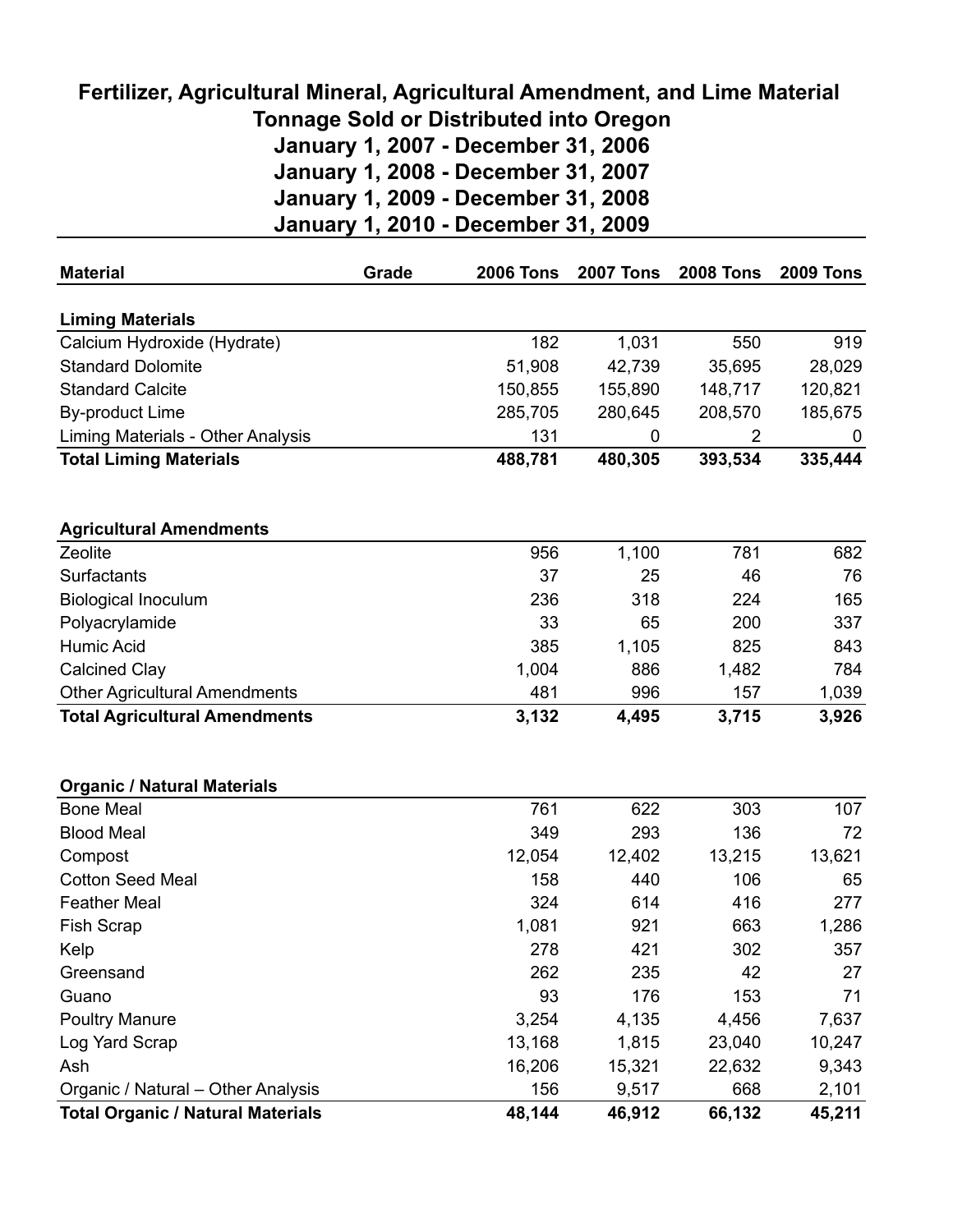| <b>Material</b>                        | Grade         | <b>2006 Tons</b> | <b>2007 Tons</b> | <b>2008 Tons</b> | <b>2009 Tons</b> |
|----------------------------------------|---------------|------------------|------------------|------------------|------------------|
| Turf, Nursery, and Garden              |               |                  |                  |                  |                  |
| <b>Potting Media</b>                   |               | 40,695           | 33,110           | 40,627           | 39,754           |
| Other Turf, Nursery, and Garden        |               | 25,436           | 34,367           | 36,964           | 24,924           |
| <b>Hydroponic Products</b>             |               | 114              | 146              | 266              | 333              |
| <b>Total Turf, Nursery, and Garden</b> |               | 66,245           | 67,623           | 77,857           | 65,011           |
| <b>Nitrogen Materials</b>              |               |                  |                  |                  |                  |
| Anhydrous Ammonia                      | $82 - 0 - 0$  | 30,909           | 28,816           | 27,542           | 26,678           |
| Aqua Ammonia                           | $20 - 0 - 0$  | 2,132            | 3,538            | 1,201            | 1,954            |
| Ammonium Nitrate                       | $34 - 0 - 0$  | 5,700            | 4,335            | 5,334            | 8,391            |
| <b>Ammonium Nitrate Solution</b>       | $20 - 0 - 0$  | 1,177            | 1,031            | 919              | 714              |
| Ammonium Polysulfide                   | $20 - 0 - 0$  | 487              | 1,086            | 591              | 314              |
| <b>Ammonium Sulfate</b>                | $21 - 0 - 0$  | 108,508          | 121,307          | 108,442          | 105,587          |
| <b>Ammonium Sulfate Solution</b>       | $6 - 0 - 0$   | 724              | 331              | 595              | 662              |
| <b>Ammonium Thiosulfate</b>            | $12 - 0 - 0$  | 13,281           | 14,515           | 11,220           | 10,267           |
| Calcium Ammonium Nitrate               | $17 - 0 - 0$  | 1,295            | 8,678            | 6,839            | 1,837            |
| <b>Calcium Nitrate</b>                 | $15 - 0 - 0$  | 4,922            | 4,967            | 3,881            | 4,156            |
| Nitrogen Solutions 28% - 32%           |               | 98,711           | 100,465          | 75,358           | 94,922           |
| Sodium Nitrate                         | $16 - 0 - 0$  | 33               | 8                | 94               | 76               |
| <b>Sulfur Coated Urea</b>              | $36 - 0 - 0$  | 1,588            | 2,931            | 1,738            | 666              |
| <b>Polymer Coated Urea</b>             | $42 - 0 - 0$  | 3,514            | 3,759            | 3,721            | 5,352            |
| Urea                                   | $46 - 0 - 0$  | 190,436          | 194,768          | 159,585          | 145,733          |
| <b>Urea Solution</b>                   | $20 - 0 - 0$  | 46               | 82               | 126              | 106              |
| Urea Formaldehydes                     |               | 1,482            | 1,867            | 1,691            | 1,180            |
| Nitrogen Materials - Other Analysis    |               | 8,954            | 5,460            | 6,853            | 9,199            |
| <b>Total Nitrogen Materials</b>        |               | 473,899          | 497,944          | 415,730          | 417,794          |
| <b>Phosphate Materials</b>             |               |                  |                  |                  |                  |
| Diammonium Phosphate                   | 18-46-0       | 650              | 47               | 1,272            | 2,817            |
| Ammonium Phosphate Sulfate             | $16 - 20 - 0$ | 36,238           | 36,537           | 22,549           | 21,778           |
| Monoammonium Phosphate                 | $11 - 52 - 0$ | 68,211           | 69,090           | 40,189           | 45,259           |
| <b>Rock Phosphate</b>                  | $0 - 3 - 0$   | 2,144            | 1,851            | 2,705            | 735              |
| Phosphoric Acid                        | $0 - 54 - 0$  | 811              | 623              | 314              | 619              |
| Liquid Ammonium Polyphosphate          | $10 - 34 - 0$ | 5,834            | 6,170            | 3,421            | 6,102            |
| Superphosphate, Triple                 | $0 - 45 - 0$  | 1,353            | 1,533            | 517              | 720              |
| Superphosphoric Acid                   | $0 - 68 - 0$  | 21,780           | 19,979           | 20,882           | 18,315           |
| Phosphate Materials - Other Analysis   |               | 1,704            | 4,114            | 5,718            | 2,220            |
| <b>Total Phosphate Materials</b>       |               | 138,725          | 139,944          | 97,567           | 98,565           |